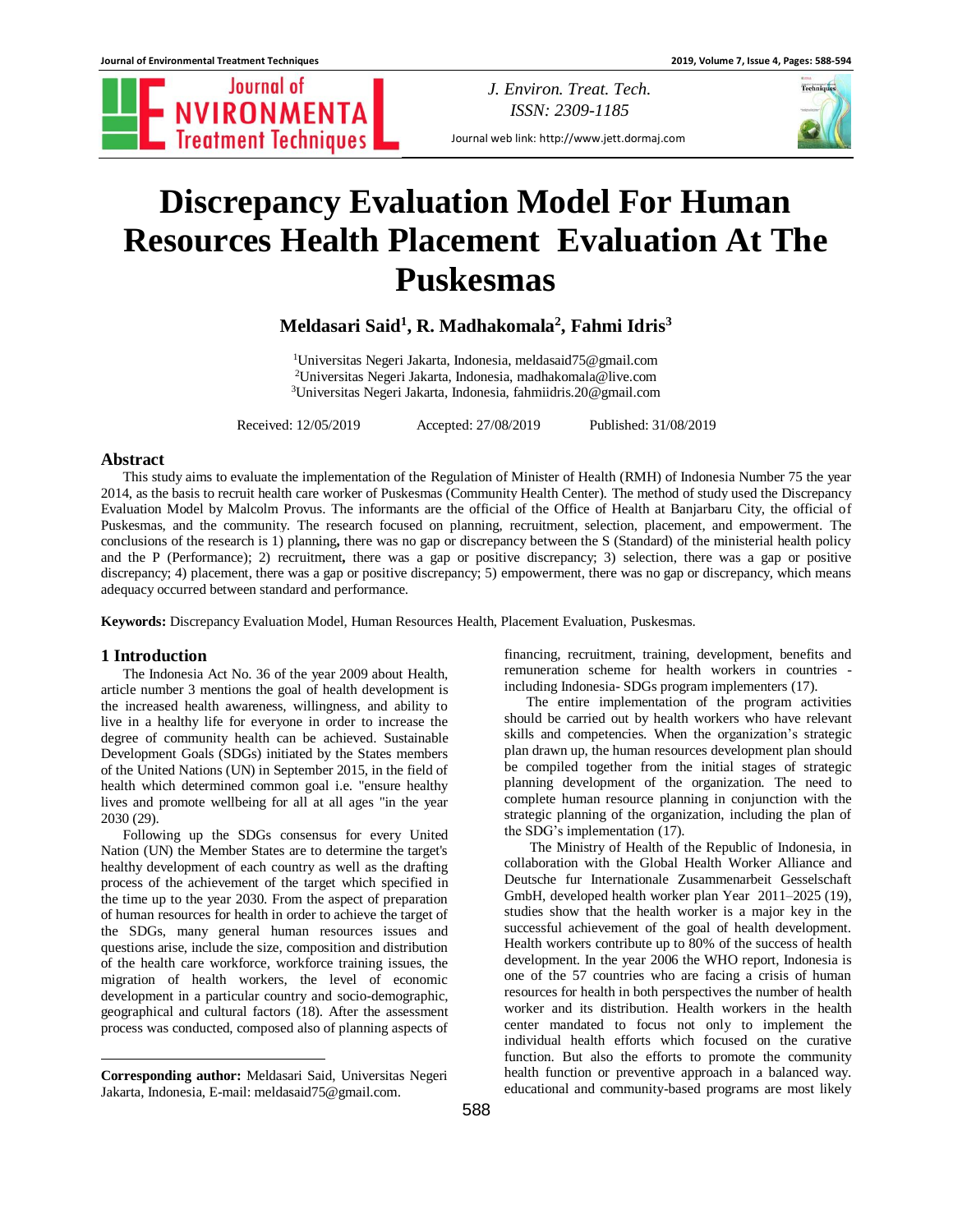to succeed in improving health and wellness when they address influences at all levels and in a variety of environments or settings (27)

The curative approach is providing good treatment of physical, psychological, mental, and social events to patients in need (33). While the preventive approach tends to do disease prevention efforts and improve health (promotion of) before the onset of the disease through community organizing efforts devoted to environmental sanitation. Human resources for health (HRH) are the cornerstone of health systems, enabling the improvement of health service coverage (28).

The year 2017, Indonesia was struck with an outbreak of Diphtheria in 142 districts or cities in 28 provinces (36). This outbreak claimed as the largest in the world. Recorded from January to November 2017 there were 593 cases of Diphtheria mortality with 32 cases. The need to look out for is the tendency of the number of cases of the disease increased since 2007 (183 cases) and its peak in 2012 (1.192 cases). After that decreased but the number still hundreds of cases. When Diphtheria immunization has been running for the past 5 decades and must be given to infants under 1 year. Then there is also an advanced vaccine or booster given at 18 months of age, the age of the child grade 1, grade 2, and grade 5 elementary school (25).

This working paper contributes to the improvement of knowledge in the human resources domain in health by the synthesis of certain general information of interest in the health system (10). The question will be laid down to the effectiveness of government policy, the skill of health worker and the knowledge and know-how of community in responding to the annual outbreak of that communicable disease. The first step (component of HR Planning or Design) is the determination of the standard (S) for comparison with the second step up to fifth (Recruitment, selection, placement, and empowerment), namely through the collection of information and data from related parties in Puskesmas, as well as from the health workers themselves. The research focused on planning, recruitment, selection, placement, and empowerment.

## **2 Literature Review**

The term policy is often used widely, for example, Indonesian Economic Policy, National Education Policy, Health Policy and so on. Etymologically, the term policy comes from Greek, Sanskrit, and Latin. The roots of words in Greek and Sanskrit *policies* (city-states) and *pur* (cities) were developed in Latin into *politia* (state), and finally in medieval English became *policie*, which meant dealing with public problems or government administration (12). According to Parson  $(11)$ , the policy can be interpreted as written rule and the formal decision of an organization which regulates all aspects of human life, whether in the private or the public sphere.

Public policy forms, according to Baron and Amstrong can be distinguished as follows: 1) rules or conditions governing the life of the Community (Regulation); 2) Distribution or allocation of resources.; 3) Redistribution or reallocation; and 4) Supply or empowerment. Intended as a modal or supplementing the community with the means that need to be independent. The purpose of this policy is also to equalization, but in this case more on equitable distribution of capabilities (2).

Dunn stated that policy analysis is a term that refers to value judgments about what ought to be, in contrast to descriptive statements about *what is* (13). Policy analysis is an approach to social problem solving starting at a historical milestone when knowledge is consciously explored to enable explicit and reflective testing of the possibility of linking knowledge and action (32). Evaluation plays a number of key functions in policy analysis (34,35). Policy analysis and evaluation are two continuous supplementary functions. Policy analysis is described as the dissection, isolation and systematic examining and explaining policy phenomena or components to determine the effectiveness and efficiency of each part or action (9). Evaluation is an appraisal of something of value, according to a specific yardstick which also serves as a standard (22). The word evaluation is used loosely to encompass many different activities and purposes (23).

In evaluating policies there are 22 approaches (32). The Discrepancy Evaluation Model (DEM) offers a pragmatic, systematic approach to a wide variety of evaluation needs (31). The DEM uses an approach oriented to decisions made on programs or policies. The model described here deals with explicit methods for using evaluation as a program improvement tool as well as a means of program assessment (26). Therefore, the picture below explains the application of DEM based on research into the framework of the development of the model Quality Health Outcomes developed (30). There is a discrepancy between the health HR candidates to the requirements (number and qualifications), especially with the preventive function in Puskesmas. The application of DEM in the framework of research can be seen in Figure 1.



Figure 1: Application of DEM in the framework of the research

The government has provided first-rate health care facilities or health services that are directly faced with the public primarily through public health centers (Puskesmas). The term "public health" is used in a variety of ways – for example, as a condition, an activity, a discipline, a profession, an infrastructure, a philosophy, or even as a movement (3). According to Minister of Health Regulation Number 75 of 2014, Puskesmas is a health service facility that organizes public health efforts and first-rate individual health efforts, prioritizing promotive and preventive efforts, to achieve the highest degree of public health in the region it works. To provide quality services, resources or health workers are needed that can move them, even though the adequacy of resources is insufficient to ensure that an activity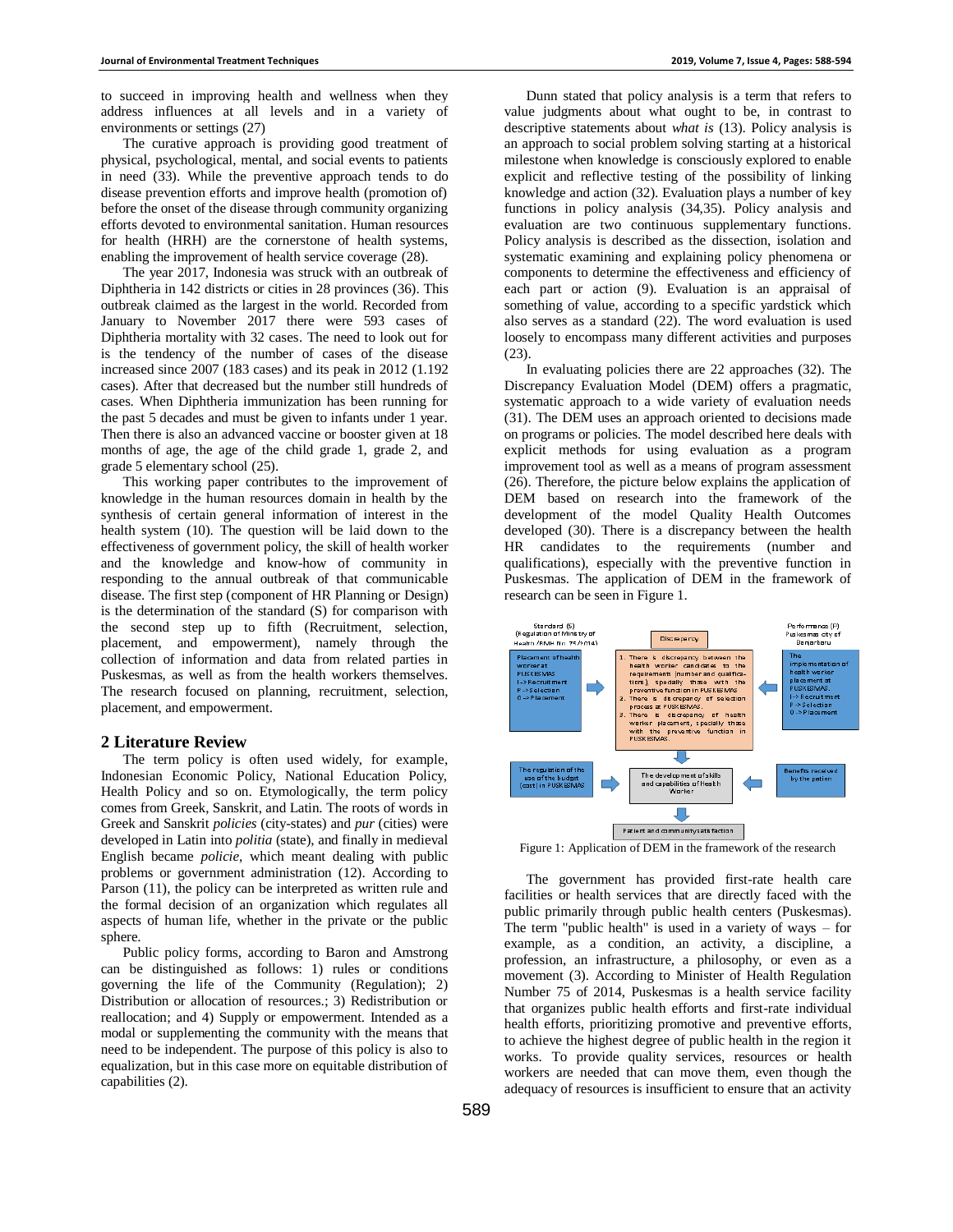or program can run properly, it is necessary to properly place individuals in carrying out certain tasks according to their abilities and of course qualifications education (20). The World Health Organization (WHO) defining health workers or health workers as "... all people engaged in actions whose primary intent is to enhance health" (15,16). Based on this definition, the International Standard Classification of Occupation (ISCO) classify all workers engaged in the field of health as health workers, the classification of ISCO can be seen in Figure 2.



Figure 2: Classification of health worker based on ISCO-88. *Resources: Working Together for Health: The World Health Report 2006 (7)*

So as not to cause confusion towards the definition of health care worker mentioned in ISCO, the Legislation of the Republic of Indonesia Number 36 the year 2014 on health workers confirmed the definition of professionals in the health field as a health worker in article 1 mentions; "Health workers are any persons who are devoted in the health field as well as having the knowledge and/or skills through education in the field of health to a certain kind requires the authority to make the health effort." Based on the RMH number 75 the year 2014 about Puskesmas which become the main government policy target to be evaluated.

Quantitatively, strategic health personnel (doctors, dentists, nurses, and midwives) have been distributed, except for dentist health workers who are still very lacking, giving rise to inequity in health service use (4). The lack of a number of health workers compared to the existing Puskesmas makes the health workload of the health center staff higher and not in accordance with the task, function, and educational background. So that in the end, it has an impact on decreasing the quality of services in the Puskesmas (21). The planned promotive and preventive activities are not scheduled on a regular basis, even some programs have not been carried out at all due to lack of costs, lack of health workers, lack of cooperation between health workers, cadres and the community and there is no good management system in carrying out these activities (37). The low quality of Puskemas, caused because so far the activities or activities of health human resources in the Puskesmas have never been evaluated, (24).

## **3 Research Method**

In general, this research aims to clarify the implementation of the placement policy of the health workforce in Puskesmas Banjarbaru city. As evaluative research, it would like to know the benefits (worth) and quality (merit) from the placement of health workforce policies in the Puskesmas Banjarbaru city (35). The method of study used the Discrepancy Evaluation Model by Malcolm Provus. The informants are the official of the Office of Health at Banjarbaru City, the official of Puskesmas, and the community. The research focused on planning, recruitment, selection, placement, and empowerment.

In this study, the researcher prefers to use the Discrepancy Evaluation Model – DEM used to be a model for the policy evaluation of the implementation of the health workers placement in Puskesmas in the city of Banjarbaru, South Kalimantan. The model chosen due to Malcolm Provus, who created the model and introduced the concept of evaluation can indicate whether a policy has been implemented in accordance with the standards that have been set or not (26). In the DEM model, the evaluation conducted by comparing the P (performance) on the field and S (standard). Provus mentions five stages of evaluation in comparing P and S. The Discrepancy Evaluation Model (DEM) (13), developed in 1966 by Malcolm Provus, provides information for program assessment and program improvement. Under the DEM, evaluation defined as the comparison of actual performance to the desired standard. The DEM embodies five stages of evaluation based upon a program's natural development: program design, installation, process, product, and cost-benefit analysis (6,8). The evaluation model stage (Difference Evaluation Model - DEM), based on Input-Process-Output components and subcomponents used during the study can be seen in Table 1. The study used qualitative research and ADDIE model for instructional design involved 34 subjects including 13 officials from the Office of Health of Banjarbaru city, the 6 head of Puskesmas, 12 officials from the administration subdivision of Puskesmas who in charge to prepare a proposal of health worker need which regularly prepared and submitted to the Head Office of Banjarbaru city. From the community level, 13 informants are selected from the outpatient who got health services from Puskesmas.

## **4 Result and Discussion**

# *4.1 Planning of Health Worker*

The results of the interview with the Head of the Department of HR Planning and HR Planning Section-Head of Health Office Banjarbaru City, Head of Puskesmas, Head of Administrative Section of Puskesmas, as well as Surveillance Officer of Puskesmas, from the 6 Puskesmas's chosen, about the health worker planning. From the perspective of evaluation by using the DEM method, the policy or standard subject to be evaluated is the RMH number 75 the year 2014. For the Health HR Plan, in the article 33 paragraph 4 of the RMH 75/2014 mentioned that the Head of Puskesmas requested to develop HR plan and to submit the plan to the Health Office of Banjarbaru City. The conclusion obtained is; 1) The needs of Health HR according to the planning process is in compliance between S (standard) and/with P (performance). In the implementation, all the Puskesmas's Heads drafting HR planning based on workload analysis, then presented to the City Health Office and Office of Regional Staffing Agency Banjarbaru.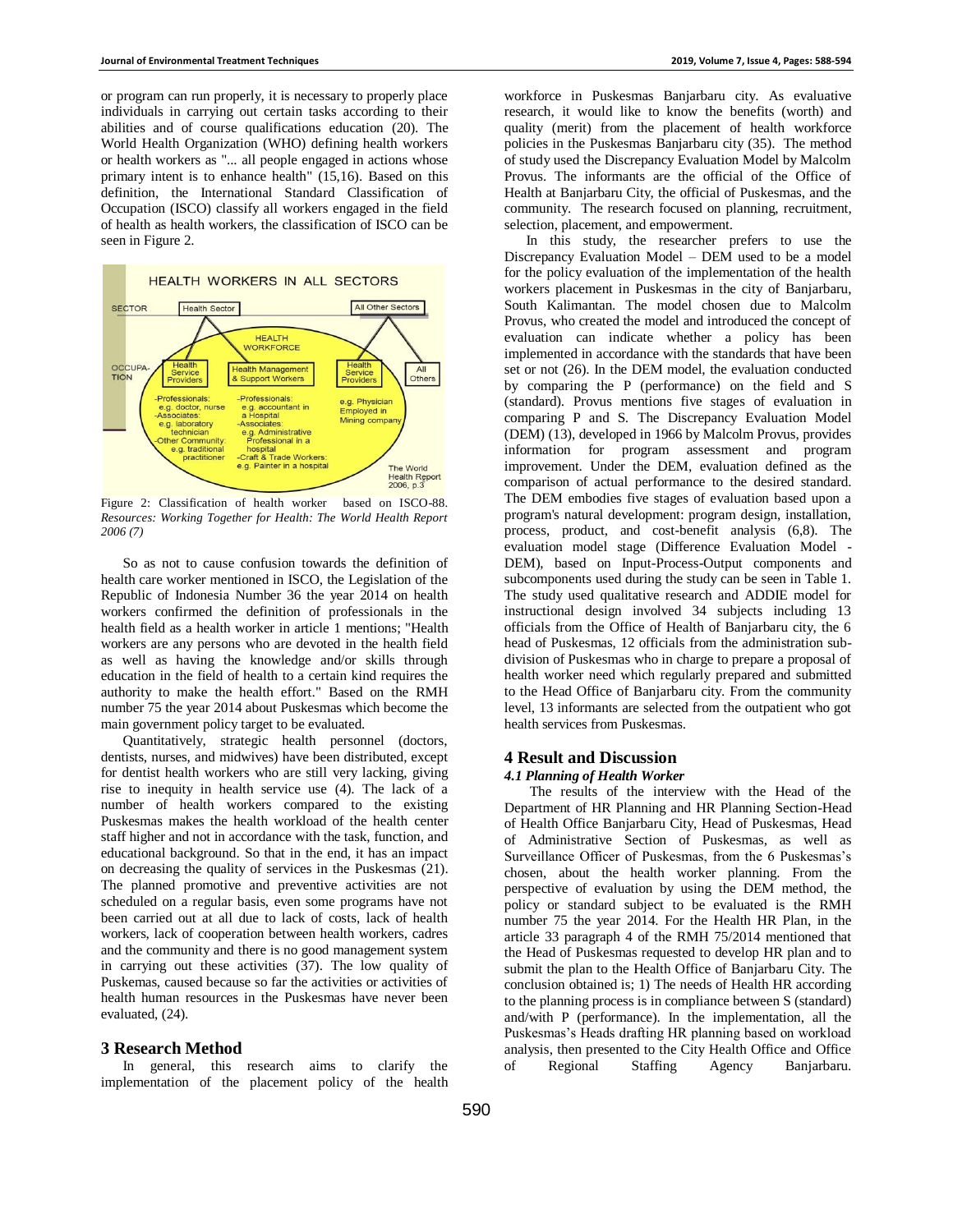| <b>Stages</b> | Component              | raoic 1. Besign enterna BEIn Buan<br>Input                                                                                                                                                                      | <b>Process</b>                                                                                                                                                                                  | Output                                                                                                                                                                                                                                                                      |
|---------------|------------------------|-----------------------------------------------------------------------------------------------------------------------------------------------------------------------------------------------------------------|-------------------------------------------------------------------------------------------------------------------------------------------------------------------------------------------------|-----------------------------------------------------------------------------------------------------------------------------------------------------------------------------------------------------------------------------------------------------------------------------|
| Design        | Planning<br><b>HRD</b> | <b>Basic Policy Manpower Planning</b><br>Health issue at the health center                                                                                                                                      | $(1)$ Goal, $(2)$ Target,<br>$(3)$ Strategy                                                                                                                                                     | The need for permanent and<br>temporary staff determined.                                                                                                                                                                                                                   |
| Installation  | Recruitment            | The need for staff<br>1. Permanent staff<br>a. Government<br>b. Contract<br>2. Temporary staff<br>a. Central hired<br>b. The district<br>hired<br>c. Local hired<br>d. Others:<br>- Mobile team<br>- Individual | Criteria: (number, type,<br>qualification)                                                                                                                                                      | 9 types of health staff recruited<br>1. The number of each type of<br>health staff, especially those<br>carrying out the preventive<br>function.<br>2. Permanent staff<br>a. Type of health function<br>position<br>b. Qualifications/ level of health<br>function position |
| Process       | Selections             | 9 types of health staff                                                                                                                                                                                         | Selection process:<br>1. Administrative reviews.<br>2. Academic test<br>3. Competency /skill &<br>knowledge test<br>4. Personality test<br>5. Medical test<br>6. Interview<br>7. Practical test | Candidate of 9 types of health<br>staff as many as needed selected.                                                                                                                                                                                                         |
| Product       | Placement              | Placement of 9 types of health staff<br>as needed and required by the<br>health center.                                                                                                                         | Conformity with the<br>requirements of the<br>recruitment (1)Number,<br>(2) Type, (3) Qualification                                                                                             | Appropriate (adequate), or Not<br>appropriate (discrepant) to the<br>policy                                                                                                                                                                                                 |
| Cost-Benefit  | Empowerment            | Appropriate or Not appropriate                                                                                                                                                                                  | The development of skills<br>and capabilities                                                                                                                                                   | 1. Patient satisfaction, 2.<br>Incompatible with the use of the<br>budget                                                                                                                                                                                                   |

In the aspect of the planning process, there is adequacy or suitability between the S and the P. 2) The type and quantity of the positions planned, in most Puskesmas, the type, and the positions planned still dominated by the types and positions which support the curative functions.Some other Puskesmas already planning additional health workers by the number and types of positions which support the preventive function.

## *4.2 Recruitment Stage*

Recruitment of health worker candidates at the Puskesmas does not always through the usual stages of the recruitment process. The recruitment process through the usual stage, for example by broadcasting information to the public about position, duties and minimum qualification required by the prospective employees to fill the vacant position, yet can be done in the Puskesmas.

From the perspective of evaluation by the DEM method, the conclusion of the health worker recruitment process is as follows: a)The recruitment process of health worker, depending on the position and the status of worker recruited. For workers with the status as a government employee and paid by the National Government then the entire process of recruitment would be done at the central level and at the City Government. The status of the promotive position will entirely as the national government. So the process of recruitment will be carried out by the Central Government. b) The whole recruitment process of local hired has already been done in the Puskesmas. Health workers who locally recruited by Puskesmas were included: medical doctor, midwives, and nurses.

In the recruitment process is there any gap between S (Standard-RMH number 75 the year 2014 with P (Performance) during the implementation of recruitment by Puskesmas? S does not mention explicitly Puskesmas has the authority to recruit health worker. The role of the Puskesmas according to the S, mainly discussed how the Puskesmas mandated by the Government to provide health services to the community, as the front line government health facility through the function of a curative and promotive function. The role of Puskesmas Head on the health worker recruitment according to the policy is to draft the worker need and to submit it to the City Health Office for follow up.

Thus gap or discrepancy occurs between the S and P, at the stage of recruitment. Because the S does not provide authority to the Puskesmas to do recruitment. In P, Puskesmas can do recruitment at any time when the status of the Puskesmas has become autonomous. However, despite Puskesmas has not become autonomous yet, several Puskesmas recruited new apprentices staff who newly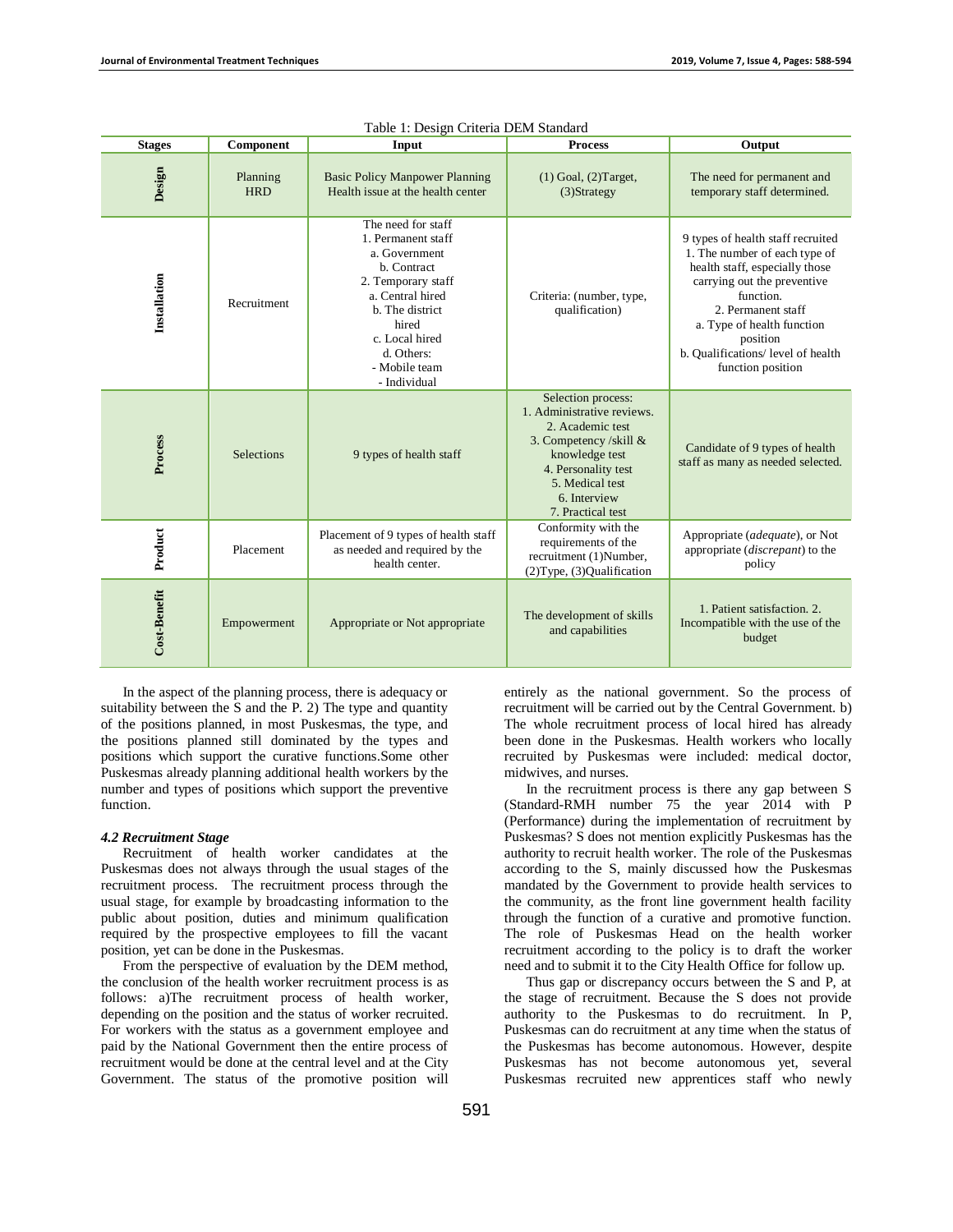graduated from health and non-health education to work voluntarily in the Puskesmas.

## *4.3 Selection Stage*

The selection process as a continuation of the recruitment process is not an authority of Puskesmas management. The selection process which currently partly performed by Banjarbaru Office of Health is a selection process conducted nationally.

Is there a gap in the selection process between S (standard-RMH number 75 the year 2014) and P (performance) during the implementation of the HR selection process by Puskesmas? In S it does not mention the authority to process the selection for the health worker by the Puskesmas. The focus of RMH number 75 the year 2014, mainly to provide mandates to Puskesmas as the first and front line government facilities to provide health services to the community, through the function of curative and preventive. The gap or discrepancy occurs between the S and P, at the stage of selection. Because the S does not mention the authority of Puskesmas to do worker selection process. However, in P, there is an opportunity to Puskesmas to do worker selection process for a local contract at the time when the status of the Puskesmas has become autonomous Puskesmas.

#### *4.4 Placement Stage*

a health worker who recently passed the selection process is crucial. The condition of each Puskesmas from the perspective of the number of health workers, almost the same. Each Puskesmas has a problem of lack number of both health workers and non-health worker. The head of subdivision or Admin Head of Puskesmas Guntung Payung illustrates the magnitude of the needs for a health care worker to achieve good performance. Because the activities of providing health services by Puskesmas is indoor (in the Puskesmas care unit) and outdoor (at the community). If measuring the number of the worker against workload, following the standard of RMH 75/2014 with workload analysis, then the current number of health workers in each Puskesmas as the locus of study is sufficient. But when looking at the activities of the Puskesmas both indoor and outdoor, the existing number of health worker is insufficient. objectively evaluated four different placement algorithms, including a novel algorithm for placement based on identifying existing clusters (1).

Whether in the process of placing the health workers there is a gap between S (standard-RMH number 75 the year 2014) and P (performance) in implementing worker placement by Puskesmas? In S it does not mention explicitly the authority of the placement process of the health worker in the Puskesmas. Thus gap or discrepancy occurs between the S and P, in the placement of health worker. However, in P, health office and Puskesmas can do the placement of local hired or apprentice worker at the time the Puskesmas's status is not yet autonomous, nor has become the autonomous Puskesmas.

## *4.5 The Empowerment Stage*

In the RMH number 75 the year 2014, article 6 paragraph f, the stage to empower Puskesmas's health staffs is implementing human resource competence improvement

program. HR competency improvement activities implemented in the Puskesmas in collaboration with the Health Office Banjarbaru, colleges, as well as an institution which has the credibility to issue a certificate of expertise necessary for a health care worker to perform in more professional duties. Strengthening the competence of the existing health worker in Puskesmas implemented in two aspects. The first aspect is the process of empowering health workers conducted internally in a Puskesmas and given by Puskesmas's officials. The second aspect is the empowerment process done outside the Puskesmas. The empowerment process by external carried out by parties outside the Puskesmas. The other important effort to build the good teamwork for the Puskesmas's employees is to keep giving motivation to them by the Head of Puskesmas, or providing continuous mentoring by the senior in the field of certain professions to the employees of the Puskesmas. The benefit of this motivation is to promote solid teamwork and to increase their spirit to work well, at the time when the Puskesmas employees confronted by the limitations of the number of health workers. These were particularly necessary for rural areas. Educational preparation was found to be insufficient for the activities that graduates were engaged in (14)

Whether in the process of empowering health workers there is a gap between S (standard) and P (performance) the implementation of empowerment by Puskesmas? At the S, there is explicitly mentioned regarding the authority of Puskesmas to facilitate the empowerment process or capacity building of Puskesmas's health worker. In the stage of empowerment Puskesmas's health worker, there is adequacy or suitability between the S and P. There is no discrepancy or gap between S and P.

# *4.6 The Public Perception Towards Quality of Puskesmas Service*

In the DEM method, health worker empowerment perspective is at stage five, the cost and benefit analysis. According to Buttram (5), the DEM embodies the five stages of evaluation, based upon a program's natural development: program design, installation, process, product, and costbenefit analysis. The meaning of the cost and benefit implications (benefit) is the social and political economy of what is expected to be achieved from the implementation of the health worker empowerment efforts in Puskesmas Banjarbaru. The benefits of empowering health workers can be seen from the perception of citizens as the end-user against the quality of medical services by the Puskesmas.

The community perception obtained in the research gives an indication of the level of community satisfaction over Puskesmas services. Given this level of satisfaction while providing an assessment of preventive and curative function conducted by Puskesmas. The preventive function which presented from the perspective of positive perception is a) the officers of the Puskesmas often come to the village for the integrated services post or *Posyandu* & extension, b) there are Puskesmas's officers to the school to do ORI program. From the perspective of negative perception, have never seen Puskesmas's officers come to the village.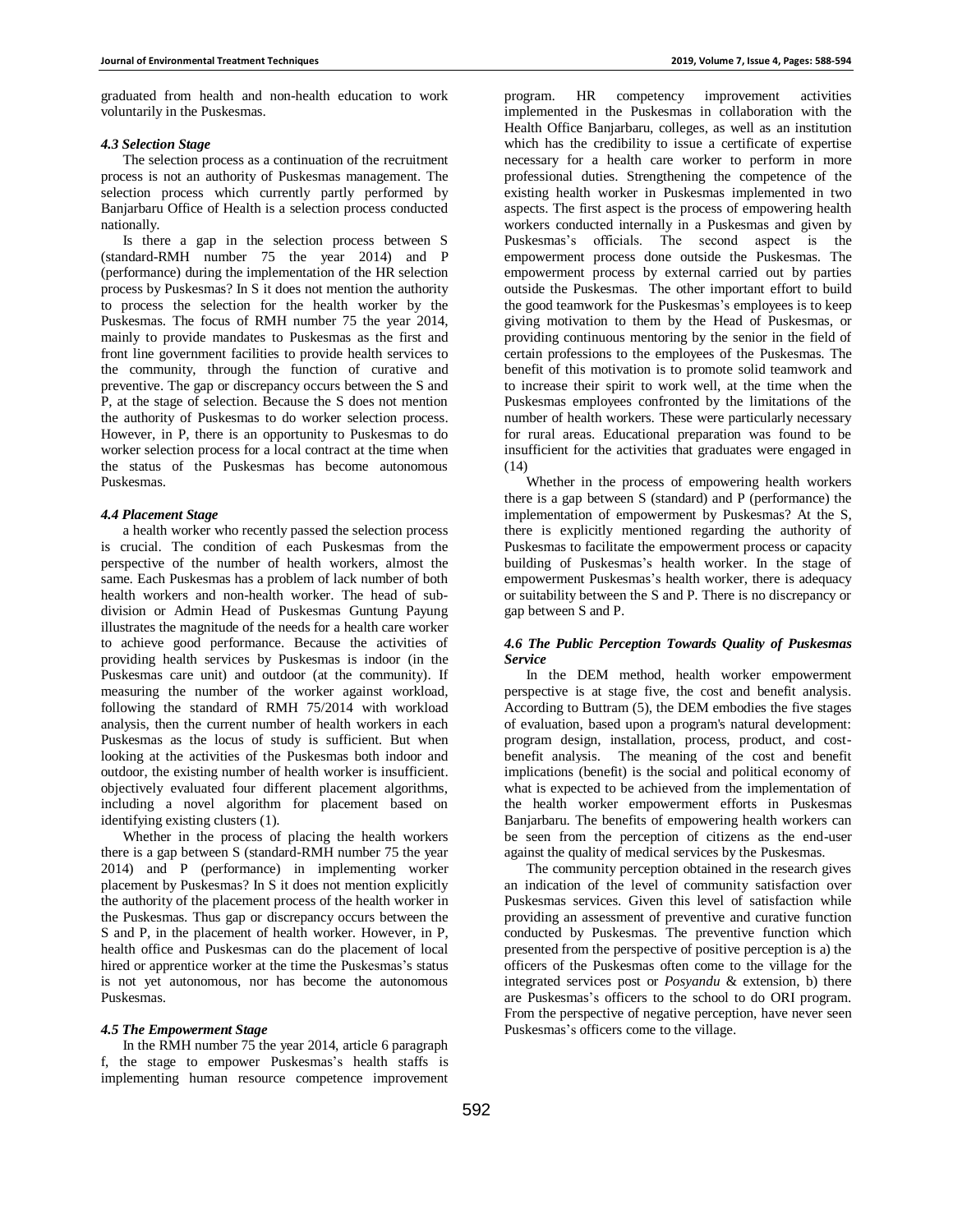#### **5 Conclusion**

The Stage of Planning. There is conformity or adequacy between S and P. While the stages of recruitment, selection, and placement, the discrepancy are still happening. But the value of discrepancy that happened will give opportunities to improve the program. Because when in S, recruitment, selection, and placement does not mention, but in P recruitment, selection and placement have been done. So the process of placing health care worker can be implemented.

The Stages of Recruitment. In the process of recruitment, there is a gap between S with P. In S there is not mentioning explicitly the health worker recruitment processes in the Puskesmas. Thus gap or discrepancy occurs between S and P, at the stage of recruitment. Because the S does not mention the Puskesmas's authority to do recruitment. However, in P, Puskesmas can do recruitment at a time when the status of the Puskesmas has become autonomous Puskesmas.

The Stage of Placement. In the placement process of health workers will be known whether there is a gap between S (standard) and P (Performance). In S it does not mention explicitly the authority of placement process of health worker by the Puskesmas. Discrepancy or gap between the S and P occurs at the stage of placing the health worker. However, in P, the Office of Government Worker, Health Office, and Puskesmas can do the placement of apprentice worker at the time the Puskesmas's status was not an autonomous Puskesmas yet. In what positions the new hired local worker been placed in Puskesmas? Whether more health workers who support the preventive functions or more the curative worker been placed? Currently, the more curative worker still dominated the placement process. The process of empowering health workers is there any gap between S and P? In S mentioned explicitly the existence of the empowerment process of health worker in the Puskesmas. In the stage of empowerment health workers, there is adequacy or suitability between the S and P.

#### **References**

- 1. Azuma, R., & Furmanski, C. Evaluating label placement for augmented reality view management. *Proceedings - 2nd IEEE and ACM International Symposium on Mixed and Augmented Reality, ISMAR 2003*; 66–75. https://doi.org/10.1109/ISMAR.2003.1240689
- 2. Baron, A., & Amstrong, M. Human Capital Management: Konsep dan Implementasi Terjemahan Lilian Juwono. (Sonta Frisca, Ed.) (edisi 1). Jakarta: Penerbit PPM. 2013.
- 3. Beaglehole, R., & Poz, M. R. D. Human Resources for Health Public health workforce : challenges and policy issues. *Human Resources for Health*. 2003; *7*(17 July 2003): 1–7. https://doi.org/http://www.human-resourceshealth.com/content/1/1/4
- 4. Budijanto, D., & Wahyu Astuti, D. Tingkat kecukupan Tenaga kesehatan strategis puskesmas di Indonesia: Analisis Implementasi Permenkes No . 75 Tahun 2014. *Buletin Penelitian Sistem Kesehatan*. 2015; *18*(2 April 2015): 179–186.
- 5. Buttram, J. L., & Covert, R. W. (The Discrepancy Evaluation Model: A Systematic Approach for the Evaluation of Career Planning and Placement Program (ERIC No. ED143683). Philadelphia, Pennsylvania. https://doi.org/https://eric.ed.gov/?id=ED143683. 1983.
- Çiftci S. Letter to Editor: Prognostic Value of Mean Platelet Volume and Platelet to Lymphocyte Ratio in Laryngeal Carcinoma. J Clin Exp Invest. 2016;7(4):294-5. [https://doi.org/10.5799/jcei.328537.](https://doi.org/10.5799/jcei.328537)
- 7. Chen, L., Evans, T., Anand, S., Boufford, J. I., Brown, H.,

Chowdhury, M., … Michael, S. Human resources for health : overcoming the crisis. *The Lancet Journal*. 2004; *364*(figure 1), 1984–1990.

- 8. Dessler, G. Human Resource Management. (E. Svendsen, Ed.) (12th edit). Essex: Pearson Education Limited. 2011.
- 9. Dewi, R. K. *Studi Analisis Kebijakan* (cetakan I). Bandung: CV Pustaka Setia. 2016.
- 10. Dimitrios, K. Comparative approach at the European level of the human resources management of the health system, *46*, 5274– 5279. https://doi.org/10.1016/j.sbspro.2012;06:421
- 11. Douglas, D., & Zimmerman, M. Empowerment theory, research, and application. *American Journal of Community Psychology*. 1995; *23*(5): 569. https://doi.org/10.1007/bf02506982
- 12. Dunn, W. N. *Pengantar Analisis Kebijakan Publik* (cetakan V). Yogyakarta: Gadjah Mada University Press. 2003.
- 13. Dunn, W. N. *Public Policy Analysis* (Internatio). Harlow, Essex, England: Pearson Education Limited. 2014. https://doi.org/www.irpublicpolicy.ir
- 14. Fadilah, N., & McKenna, L. New nurses and community maternal care education: A qualitative study. *Nurse Education in Practice*. 2019; *34*: 139–144. https://doi.org/10.1016/j.nepr.2018.11.011
- 15. Farahani MD, Aghajani H. Identification of Potential Groundwater Zones Using RS and GIS, 5-8. Journal of Research in Science, Engineering and Technology. 2013;1(04).
- 16. Gross, K., Pfeiffer, C., & Obrist, B. "Workhood"-a useful concept for the analysis of health workers' resources? An evaluation from Tanzania. *BMC Health Serv Res*. 2012; *12*, 55. https://doi.org/1472-6963-12-55 [pii]10.1186/1472-6963-12-55
- 17. Herbst, C. H., Campbell, J., Scheffler, R. M., & Christophe Lemiere. Tools and Data Needs to Guide Evidence-Based Policy-Making on Human Resources for Health. In R. M. Scheffler, C. H. Herbst, C. Lemiere, & J. Campbell (Eds.), Health Labor Market Analysis in Low and Middle-Income Countries: An Evidence-Based Approach (p. 290). World Bank Group. 2016. https://doi.org/10.1596/978-1-4648-0931-6
- 18. Kabini, S. M., Orchard, C., Howard, J. M., Soriano, M. A., & Leduc, R. The importance of human resources management in health care: A global context. *Human Resources for Health*. 2006; *4*(27 July): 1–17. https://doi.org/10.1186/1478-4491-4-20
- 19. Kementerian Kesehatan RI. 2011. *Rencana Pengembangan Tenaga Kesehatan Tahun* 2011-2025.
- 20. Kurniawati, D., & Rijadi, S.. *Analisis kebutuhan tenaga kesehatan puskesmas dengan metode perhitungan wisn*. Universitas Indonesia. 2013.
- 21. Lestari, T. R. P. *Analisis Ketersediaan Tenaga Kesehatan di Puskesmas Kota Mamuju Provinsi Sulawesi Barat Tahun 2014. Kajian*. 2016; *21*(1 Maret 2016): 75–88. https://doi.org/https://jurnal.dpr.go.id/index.php/kajian/article/vi ew/768/513
- 22. Meiring, M. *The Nature and Importance of Policy Analysis and Evaluation in the Local Sphere of Government*. University of Fort Hare. 1996.https://doi.org/https://pdfs.semanticscholar.org/9296/e0bc5 e740faffb834cefa33e55483533590d.pdf
- 23. Munro, B. H. Evaluation Model. *Clinical Nurse Specialist*. 1995; *9*(3): 144. https://doi.org/10.1097/00002800-199505000-00007
- 24. Paruntu, B. R. L., & Tilaar, A. J. M. R. C. R. Human Resource Requirements Planning in Health Center Minahasa District. *Jikmu*. 2015;*5*:43–53. https://doi.org/https://ejournal.unsrat.ac.id/index.php/jikmu/articl e/download/7177/6689
- 25. Prawitasari, D. *Wabah Difteri di Indonesia: Antara Vaksinasi dan Antibiotik. National Geographic Indonesia*. 2017. https://doi.org/www.nationalgeographic.grid.id
- 26. Provus, M. M. The Discrepancy Evaluation Model: An Approach to Local Program Improvement and Development. Pittsburgh: Spons Agency-Office of Education Washington DC (DHEW) Bureau of Research. 1974.
- 27. Rahma, A., Arso, S. P., & Suparwati, A. *Implementasi Fungsi*